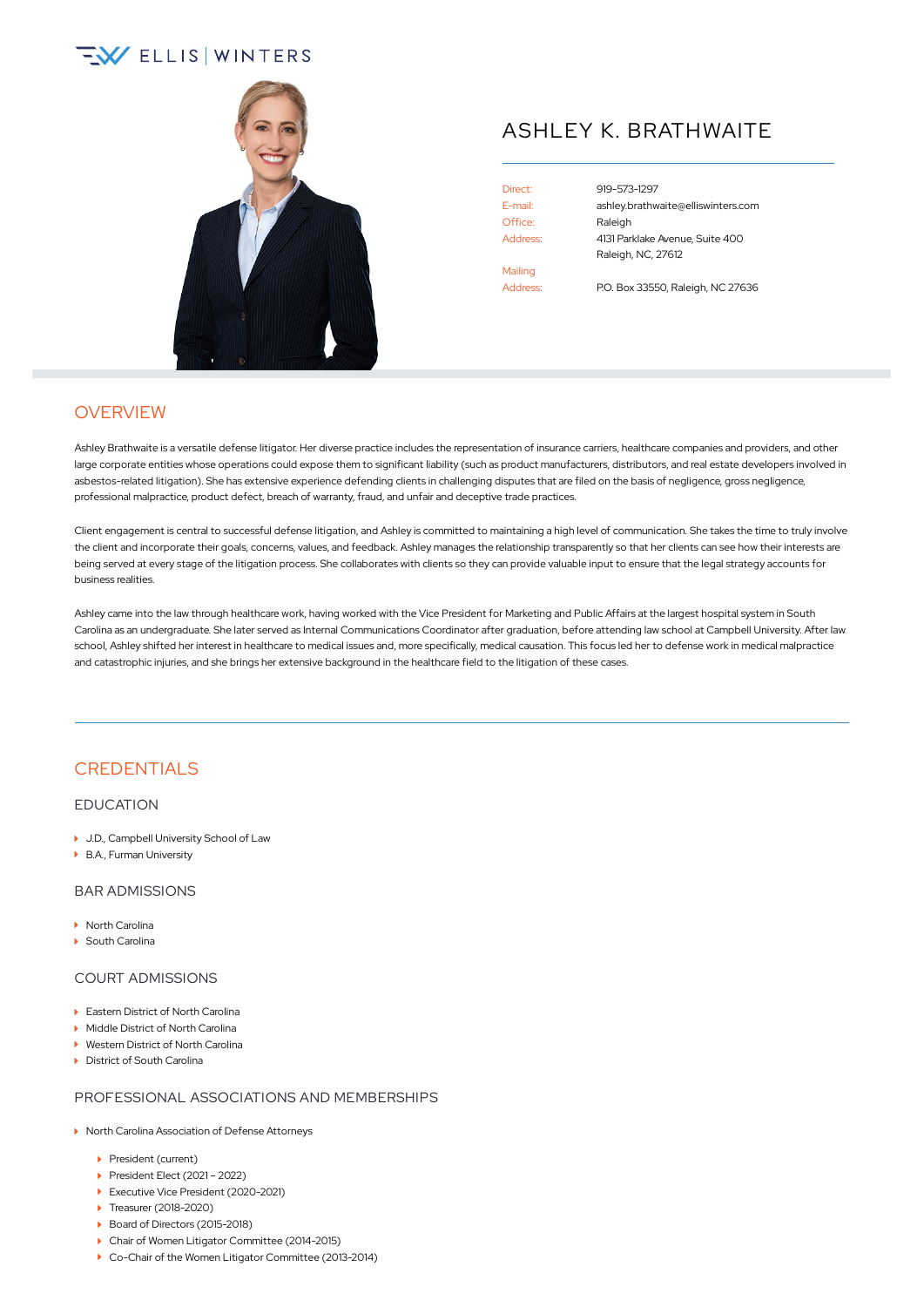- DRI
	- Drug and Medical Device Committee; Publications Chair for the Experts/Complex Medicine Substantive Law Group
	- Women in the Law Committee; Steering Committee Liaison to the Drug and Medical Device Committee
- ▶ North Carolina Society of Healthcare Attorneys
	- ▶ Co-editor of Prognosis (2009-2012)
- ▶ North Carolina Bar Association, Health Law Section
- ▶ 10th Judicial Bar
	- ▶ Bar Candidate Interview Committee (2006-present)
	- Board of Directors (2010-2012)
- ▶ Wake County Bar Association
	- Current Chair; Membership Committee
	- Board of Directors (2010-2012)
- ▶ North Carolina Supreme Court Historical Society
	- ▶ Board of Trustees (2012-2017)
- **American Bar Association** 
	- ▶ Women in Product Liability Committee

## **EXPERIENCE**

- **Defending emergency medical providers through a jury trial that resulted in a defense verdict.**
- Advising healthcare providers related to investigations initiated by the North Carolina Medical Board, the North Carolina Board of Nursing, and the Centers for Medicare and Medicaid Services.
- Representing distributors of surgical products involved in consumer fraud litigation.
- Defending manufacturers of medical devices, including those used in the fields of urogynecology, orthopedics, and interventional radiology in national litigation.
- **P** Representing the owners and operators of assisted living, skilled nursing, and adult care facilities.
- Defending clients involved in commercial and mass tort litigation in South Carolina.

#### PRIOR EXPERIENCE

Ms. Brathwaite began working with the Vice President for Marketing and Public Affairs at the largest hospital system in South Carolina while she was an undergraduate at Furman University. She continued in her role as Internal Communications Coordinator after graduation before deciding to attend law school. While in law school, she received a scholarship that allowed her to complete an internship with the Honorable Judge John M. Tyson on the North Carolina Court of Appeals. Ms. Brathwaite also competed at the regional and then national level as a member of the Campbell Law Moot Court Board and was inducted into the Order of the Barristers.

## PRESENTATIONS/PUBLICATIONS

Ashley presents to clients on a range of risk management and litigation-related issues such as personal injury claim investigation, electronic medical records, and working with local trial courts. She also provides case law updates and presentations on current legal trends to clients, medical groups, and associations. Topics have included:

- Medical malpractice case law
- ▶ South Carolina medical negligence
- Electronic discovery issues and HIPAA
- ▶ Products liability
- ▶ Current trends in asbestos litigation
- **Prescription drug and medical device litigation**
- Other multi-plaintiff areas of litigation